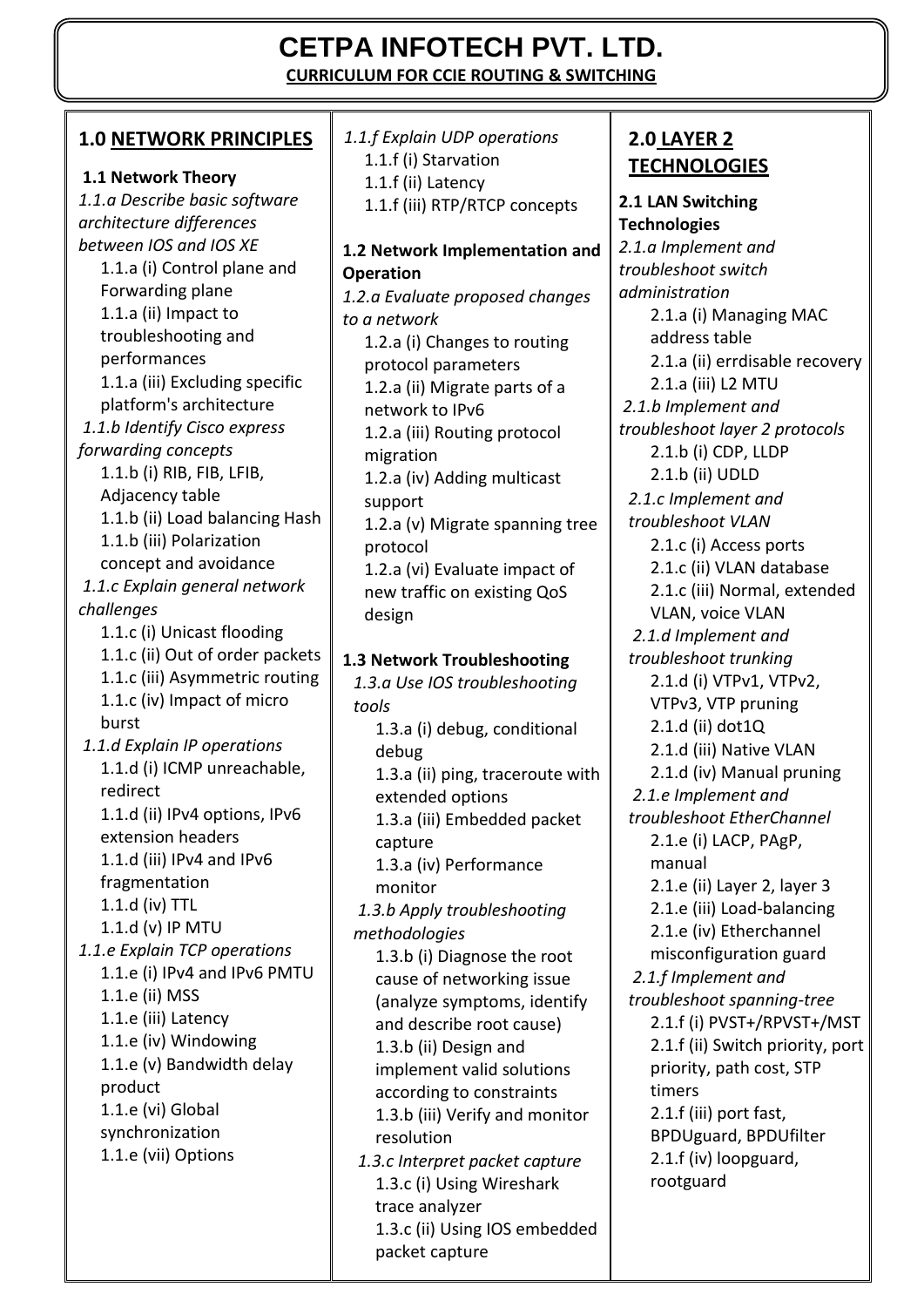*2.1.g Implement and troubleshoot other LAN switching technologies*  2.1.g (i) SPAN, RSPAN, ERSPAN *2.1.h Describe chassis virtualization and aggregation technologies* 2.1.h (i) Multichassis 2.1.h (ii) VSS concepts 2.1.h (iii) Alternative to STP 2.1.h (iv) Stackwise 2.1.h (v) Excluding specific platform implementation *2.1.i Describe spanning-tree concepts*  2.1.i (i) Compatibility between MST and RSTP 2.1.i (ii) STP dispute, STP bridge assurance **2.2 Layer 2 Multicast**  *2.2.a Implement and troubleshoot IGMP*  2.2.a (i) IGMPv1, IGMPv2, IGMPv3 2.2.a (ii) IGMP snooping 2.2.a (iii) IGMP querier 2.2.a (iv) IGMP filter 2.2.a (v) IGMP proxy *2.2.b Explain MLD 2.2.c Explain PIM snooping* **2.3 Layer 2 WAN Circuit Technologies**  *2.3.a Implement and troubleshoot HDLC 2.3.b Implement and troubleshoot PPP*  2.3.b (i) Authentication (PAP, CHAP) 2.3.b (ii) PPPoE 2.3.b (iii) MLPPP *2.3.c Describe WAN rate-based ethernet circuits*  2.3.c (i) Metro and WAN Ethernet topologies 2.3.c (ii) Use of rate-limited WAN ethernet services

## **3.0 LAYER 3 TECHNOLOGIES**

**3.1 Addressing Technologies**  *3.1.a Identify, implement and troubleshoot IPv4 addressing and subnetting*  3.1.a (i) Address types, VLSM 3.1.a (ii) ARP *3.1.b Identify, implement and troubleshoot IPv6 addressing and subnetting*  3.1.b (i) Unicast, multicast 3.1.b (ii) EUI-64 3.1.b (iii) ND, RS/RA 3.1.b (iv) Autoconfig/SLAAC, temporary addresses (RFC4941) 3.1.b (v) Global prefix configuration feature 3.1.b (vi) DHCP protocol operations 3.1.b (vii) SLAAC/DHCPv6 interaction 3.1.b (viii) Stateful, stateless DHCPv6 3.1.b (ix) DHCPv6 prefix delegation **3.2 Layer 3 Multicast**  *3.2.a Troubleshoot reverse path* 

*forwarding*  3.2.a (i) RPF failure 3.2.a (ii) RPF failure with tunnel interface *3.2.b Implement and troubleshoot IPv4 protocol independent multicast*  3.2.b (i) PIM dense mode, sparse mode, sparse-dense mode 3.2.b (ii) Static RP, auto-RP, **BSR** 3.2.b (iii) BiDirectional PIM 3.2.b (iv) Source-specific multicast 3.2.b (v) Group to RP mapping 3.2.b (vi) Multicast boundary

*3.2.c Implement and troubleshoot multicast source discovery protocol* 

3.2.c (i) Intra-domain MSDP (anycast RP) 3.2.c (ii) SA filter

*3.2.d Describe IPv6 multicast*  3.2.d (i) IPv6 multicast addresses 3.2.d (ii) PIMv6

**3.3 Fundamental Routing Concepts** 

*3.3.a Implement and troubleshoot static routing 3.3.b Implement and troubleshoot default routing 3.3.c Compare routing protocol types* 

3.3.c (i) Distance vector 3.3.c (ii) Link state

3.3.c (iii) Path vector *3.3.d Implement, optimize and troubleshoot administrative distance* 

*3.3.e Implement and troubleshoot passive interface 3.3.f Implement and troubleshoot VRF lite* 

*3.3.g Implement, optimize and troubleshoot filtering with any routing protocol* 

*3.3.h Implement, optimize and troubleshoot redistribution between any routing protocol* 

*3.3.i Implement, optimize and troubleshoot manual and auto summarization with any routing protocol*

*3.3.j Implement, optimize and troubleshoot policy-based routing*

*3.3.k Identify and troubleshoot sub-optimal routing*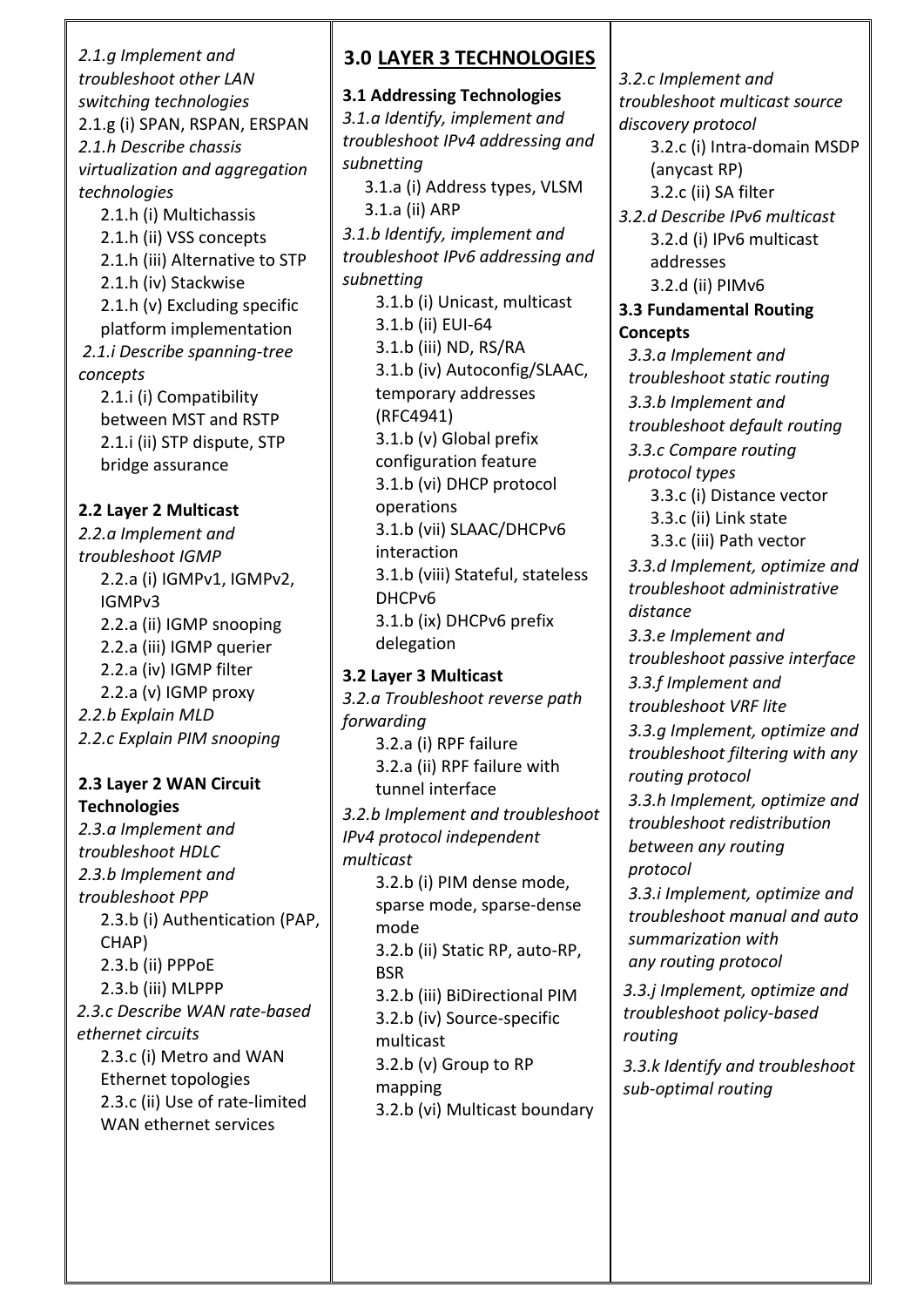*3.3.l Implement and troubleshoot bidirectional forwarding detection 3.3.m Implement and troubleshoot loop prevention mechanisms*  3.3.m (i) Route tagging, filtering 3.3.m (ii) Split horizon 3.3.m (iii) Route poisoning *3.3.n Implement and troubleshoot routing protocol authentication*  3.3.n (i) MD5 3.3.n (ii) Key-chain 3.3.n (iii) EIGRP HMAC SHA2- 256bit 3.3.n (iv) OSPFv2 SHA1- 196bit 3.3.n (v) OSPFv3 IPsec authentication **3.4 RIP (v2 and v6)**  *3.4.a Implement and troubleshoot RIPv2 3.4.b Describe RIPv6 (RIPng* **3.5 EIGRP (for IPv4 and IPv6)** *3.5.a Describe packet types*  3.5.a (i) Packet types (hello, query, update, and such) 3.5.a (ii) Route types (internal, external) *3.5.b Implement and troubleshoot neighbor relationship*  3.5.b (i) Multicast, unicast EIGRP peering 3.5.b (ii) OTP point-to-point peering 3.5.b (iii) OTP route-reflector peering 3.5.b (iv) OTP multiple service providers scenario *3.5.c Implement and troubleshoot loop free path selection*  3.5.c (i) RD, FD, FC, successor, feasible successor

3.5.c (ii) Classic metric 3.5.c (iii) Wide metric *3.5.d Implement and troubleshoot operations*  3.5.d (i) General operations 3.5.d (ii) Topology table, update, query, active, passive 3.5.d (iii) Stuck in active 3.5.d (iv) Graceful shutdown *3.5.e Implement and troubleshoot EIGRP stub*  3.5.e (i) Stub 3.5.e (ii) Leak-map *3.5.f Implement and troubleshoot load-balancing*  3.5.f (i) equal-cost 3.5.f (ii) unequal-cost 3.5.f (iii) add-path *3.5.g Implement EIGRP (multiaddress) named mode*  3.5.g (i) Types of families 3.5.g (ii) IPv4 address-family 3.5.g (iii) IPv6 address-family *3.5.h Implement, troubleshoot and optimize EIGRP convergence and scalability*  3.5.h (i) Describe fast convergence requirements 3.5.h (ii) Control query boundaries 3.5.h (iii) IP FRR/fast reroute (single hop) 3.5.8 (iv) Summary leak-map 3.5.h (v) Summary metric **3.6 OSPF (v2 and v3)**  *3.6.a Describe packet types*  3.6.a (i) LSA yypes (1, 2, 3, 4, 5, 7, 9) 3.6.a (ii) Route types (N1, N2, E1, E2) *3.6.b Implement and troubleshoot neighbor relationship 3.6.c Implement and troubleshoot OSPFv3 address-family support* 

3.6.c (i) IPv4 address-family 3.6.c (ii) IPv6 addressfamily *3.6.d Implement and troubleshoot network types, area types and router types*  3.6.d (i) Point-to-point, multipoint, broadcast, nonbroadcast 3.6.d (ii) LSA types, area type: backbone, normal, transit, stub, NSSA, totally stub 3.6.d (iii) Internal router, ABR, ASBR 3.6.d (iv) Virtual link 3.6.e Implement and troubleshoot path preference 3.6.f Implement and troubleshoot operations 3.6.f (i) General operations 3.6.f (ii) Graceful shutdown 3.6.f (iii) GTSM (Generic TTL Security Mechanism) 3.6.g Implement, troubleshoot and optimize OSPF convergence and scalability 3.6.g (i) Metrics 3.6.g (ii) LSA throttling, SPF tuning, fast hello 3.6.g (iii) LSA propagation control (area types, ISPF) 3.6.g (iv) IP FRR/fast reroute (single hop) 3.6.g (v) LFA/loop-free alternative (multi hop) 3.6.g (vi) OSPFv3 prefix suppression **3.7 BGP**  *3.7.a Describe, implement and* 

*troubleshoot peer relationships*  3.7.a (i) Peer-group, template 3.7.a (ii) Active, passive 3.7.a (iii) States, timers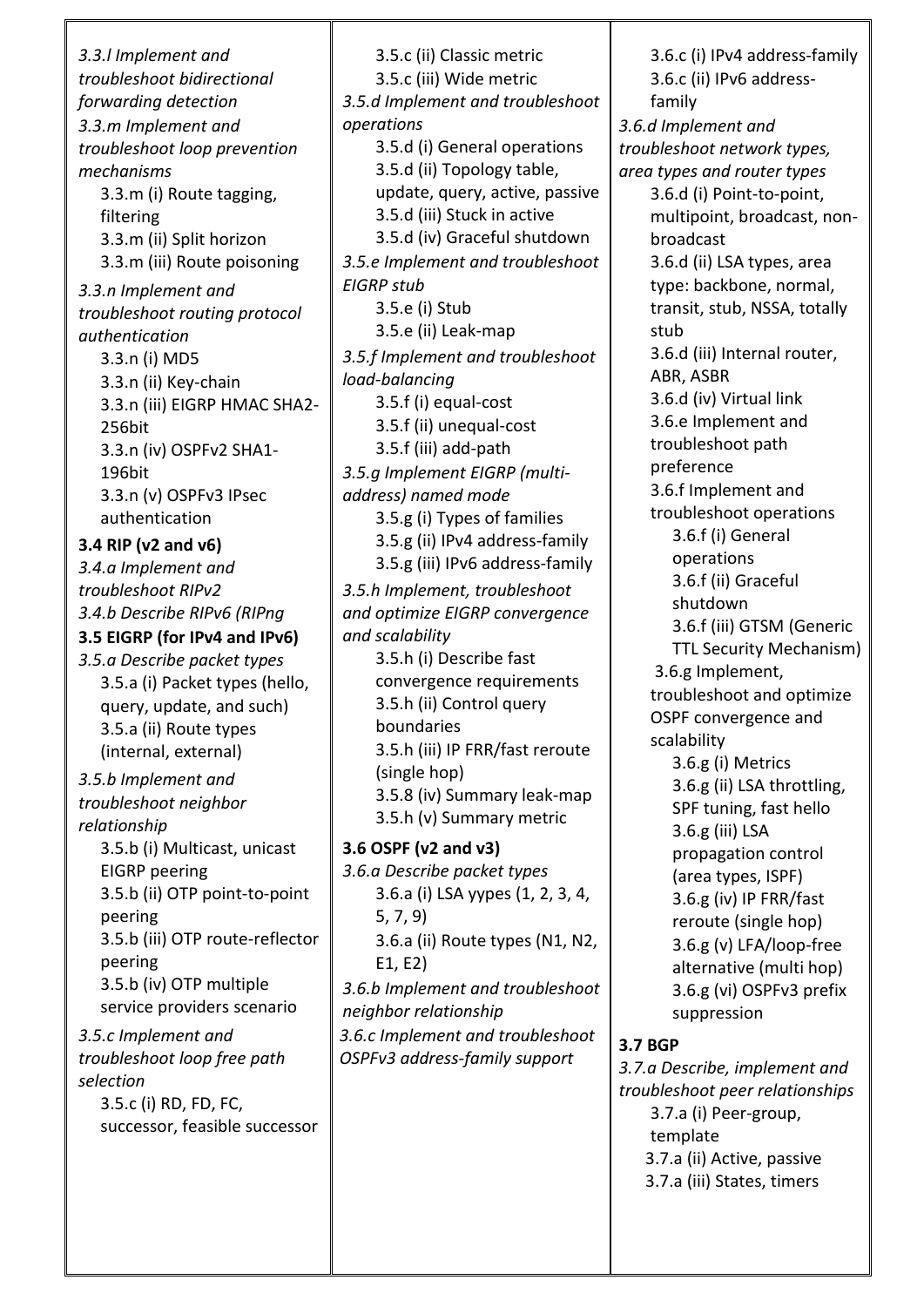## 3.7.a (iv) Dynamic neighbors

*3.7.b Implement and troubleshoot IBGP and EBGP*  3.7.b (i) EBGP, IBGP 3.7.b (ii) 4 bytes AS number 3.7.b (iii) Private AS *3.7.c Explain attributes and best-path selection 3.7.d Implement, optimize and troubleshoot routing policies*  3.7.d (i) Attribute manipulation 3.7.d (ii) Conditional advertisement 3.7.d (iii) Outbound route filtering 3.7.d (iv) Communities, extended communities 3.7.d (v) Multi-homing *3.7.e Implement and troubleshoot scalability*  3.7.e (i) Route-reflector, cluster 3.7.e (ii) Confederations 3.7.e (iii) Aggregation, AS set *3.7.f Implement and troubleshoot multiprotocol BGP*  3.7.f (i) IPv4, IPv6, VPN address-family *3.7.g Implement and troubleshoot AS path manipulations*  3.7.g (i) Local AS, allow AS in, remove private AS 3.7.g (ii) Prepend 3.7.g (iii) Regexp *3.7.h Implement and troubleshoot other features*  3.7.h (i) Multipath 3.7.h (ii) BGP synchronization 3.7.h (iii) Soft reconfiguration, route refresh *3.7.i Describe BGP fast convergence features*  3.7.i (i) Prefix independent convergence 3.7.i (ii) Add-path 3.7.i (iii) Next-hop address tracking **3.8 ISIS (for IPv4 and IPv6)**  *3.8.a Describe basic ISIS network* 

3.8.a (i) Single area, single topology *3.8.b Describe neighbor relationship 3.8.c Describe network types, levels and router types*  3.8.c (i) NSAP addressing 3.8.c (ii) Point-to-point, broadcast *3.8.d Describe operations 3.8.e Describe optimization features*  3.8.e (i) Metrics, wide metric **4.0VPN Technologies 4.1 Tunneling**  *4.1.a Implement and troubleshoot MPLS operations*  4.1.a (i) Label stack, LSR, LSP 4.1.a (ii) LDP 4.1.a (iii) MPLS ping, MPLS traceroute *4.1.b Implement and troubleshoot basic MPLS L3VPN*  4.1.b (i) L3VPN, CE, PE, P 4.1.b (ii) Extranet (route leaking) *4.1.c Implement and troubleshoot encapsulation*  4.1.c (i) GRE 4.1.c (ii) Dynamic GRE 4.1.c (iii) LISP encapsulation principles supporting EIGRP OTP *4.1.d Implement and troubleshoot DMVPN (single hub)*  4.1.d (i) NHRP 4.1.d (ii) DMVPN with IPsec using pre-shared key 4.1.d (iii) QoS profile 4.1.d (iv) Pre-classify *4.1.e Describe IPv6 tunneling techniques*  4.1.e (i) 6in4, 6to4 4.1.e (ii) ISATAP 4.1.e (iii) 6RD 4.1.e (iv) 6PE/6VPE *4.1.g Describe basic layer 2 VPN —wireline*  4.1.g (i) L2TPv3 general principals 4.1.g (ii) ATOM general principals

*4.1.h Describe basic L2VPN — LAN services*  4.1.h (i) MPLS-VPLS general principals 4.1.h (ii) OTV general principals **4.2 Encryption**  *4.2.a Implement and troubleshoot IPsec with preshared key*  4.2.a (i) IPv4 site to IPv4 site

4.2.a (ii) IPv6 in IPv4 tunnels 4.2.a (iii) Virtual tunneling Interface (VTI) *4.2.b Describe GET VPN* 

#### **5.0 INFRASTRUCTURE SECURITY**

**5.1 Device Security**  *5.1.a Implement and troubleshoot IOS AAA using local database 5.1.b Implement and troubleshoot device access control*  5.1.b (i) Lines (VTY, AUX, console) 5.1.b (ii) SNMP 5.1.b (iii) Management plane protection 5.1.b (iv) Password encryption *5.1.c Implement and troubleshoot control plane policing 5.1.d Describe device security using IOS AAA with TACACS+ and RADIUS* 5.1.d (i) AAA with TACACS+ and RADIUS 5.1.d (ii) Local privilege authorization fallback **5.2 Network Security**  *5.2.a Implement and troubleshoot switch security features*  5.2.a (i) VACL, PACL 5.2.a (ii) Stormcontrol 5.2.a (iii) DHCP snooping 5.2.a (iv) IP source-guard